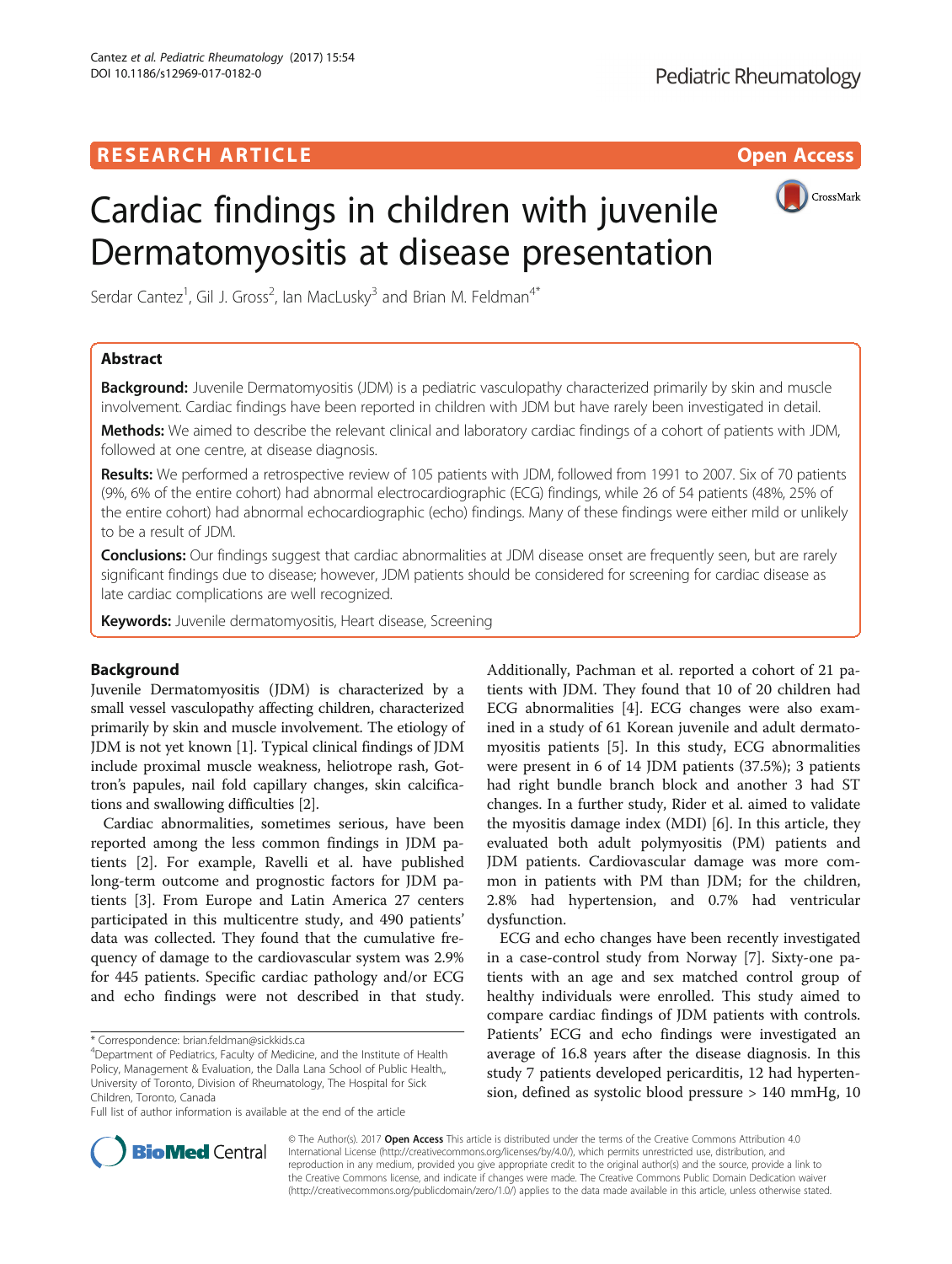patients had abnormal ECG findings (3 poor R-wave progression, 2 left ventricular hypertrophy, 2 right bundle branch block, one pathological Q-wave, one P pulmonale and one prolonged QTc). Using a similar design, the same group showed that heart rate variability is reduced in JDM patients (followed a median 13.5 years after disease diagnosis) [[8](#page-3-0)], and that long-axis strain was reduced (a marker of systolic dysfunction on echo) in JDM patients followed a median of 16.8 years after diagnosis [\[9](#page-3-0)].

Cardiac disease may be serious in JDM and may be a cause of death. In a large series of North American children, heart disease contributed to mortality in 3 of 17 deaths in 329 patients. However, only 1 death (a child with myocarditis) appeared to be directly caused by cardiac disease [[10\]](#page-3-0).

Although the Norway studies are very important for demonstrating damage during follow-up, they do not give us information about cardiac findings at onset (the period when disease activity is often the highest). Early cardiac findings in JDM have rarely been investigated in detail; we therefore asked, what is the frequency of ECG and/or echo abnormalities seen at disease diagnosis in children with JDM?

## Methods

This study was approved by the Research Ethics Board at The Hospital for Sick Children, Toronto (SickKids). In our institution, every suspected JDM patient undergoes a detailed physical examination and a series of laboratory investigations including, for many, a cardiac work-up with electrocardiogram (ECG) and echocardiogram (echo).

We reviewed 105 patients newly diagnosed and followed at SickKids between 1991 and 2007. At each patient's initial admission and/or first consultation visit, demographic data was noted, detailed physical examination including heart rate, blood pressure, skin examination, muscle weakness assessment and laboratory investigations were recorded, most often including a 12 lead ECG and standard transthoracic two-dimensional, M-mode, and Doppler echo assessment. All patients have been followed by a single pediatric rheumatologist, in a specialized JDM Clinic (BMF), and all have been treated according to our published standardized treatment plan [\[11](#page-3-0)].

For this retrospective study, demographic data and clinical findings, ECG and echo findings were obtained from clinical charts, rheumatology and cardiology clinic databases. All ECG and echo findings were reviewed by a single experienced pediatric cardiologist (GG). Heart rhythm, PR interval, corrected QT interval (QTc) and QRS duration were re-measured.

A standardized protocol had been used for all echocardiographic examinations [\[12\]](#page-3-0). For interpretation, we used institutional standardized z-scores, similar to those published [\[13](#page-3-0)], which our group has used in many publications. ECG standards followed previously published guidelines [[14\]](#page-3-0).

Descriptive statistics have been used to present our findings (proportions for categorical variables, means and medians with measures of spread as appropriate). Calculations were done with DataDesk 8.0.0 (Data Description, Inc., Ithaca, NY) and Microsoft Excel 15.35 (Microsoft, Redmond, WA).

## Results

105 patients (72 female) were included. Median age at the time of diagnosis was 6.9 years (range 2.0–17.6 years). Median time of follow up, at the time of our review, was 10.2 years (7 months – 15.8 years). (Table 1).

Electrocardiograms were available for 69 patients. Thirty-six patients either did not have ECGs done, or the ECG was no longer retrievable.

Six patients had abnormal ECG findings (9%). QTc findings for all 69 patients were as follows: mean 416 ms, range of values 370–509 ms. QTc was abnormally prolonged in 5 patients. (Mean abnormal QTc was 462 ms.) Mean PR interval was 131 ms (94–214 ms). Mean QRS duration was 78.3 ms (56–112 ms). One patient had prolonged PR interval and wide QRS. (This patient also had moderate pulmonary insufficiency and mitral regurgitation by echo.)

Echo was available for 52 patients, of which 26 were normal (Table [2](#page-2-0)). Three patients had pericardial effusions; one of them was small and one was considered "trivial". Isolated tricuspid regurgitation was seen in 3 patients. Six patients had tricuspid regurgitation combined with

|  |  | Table 1 Demographics |
|--|--|----------------------|
|--|--|----------------------|

| Ν                                                | 105 (72 girls)     |  |  |  |  |
|--------------------------------------------------|--------------------|--|--|--|--|
| Median (range of values) age at diagnosis, years | $6.9(2.0-17.6)$    |  |  |  |  |
| Median (range of values) follow-up time, years   | $10.2(0.6 - 15.8)$ |  |  |  |  |
| Diagnosis                                        |                    |  |  |  |  |
| <b>JDM</b>                                       | 102                |  |  |  |  |
| Hypomyopathic JDM                                | 1                  |  |  |  |  |
| Overlap myositis                                 |                    |  |  |  |  |
| Polymyositis                                     |                    |  |  |  |  |
| Number of Patients with FCG                      | 69                 |  |  |  |  |
| Normal                                           | 63                 |  |  |  |  |
| Abnormal                                         | 6                  |  |  |  |  |
| Number of Patients with FCHO                     | 52                 |  |  |  |  |
| Normal                                           | 26                 |  |  |  |  |
| Abnormal                                         | 26                 |  |  |  |  |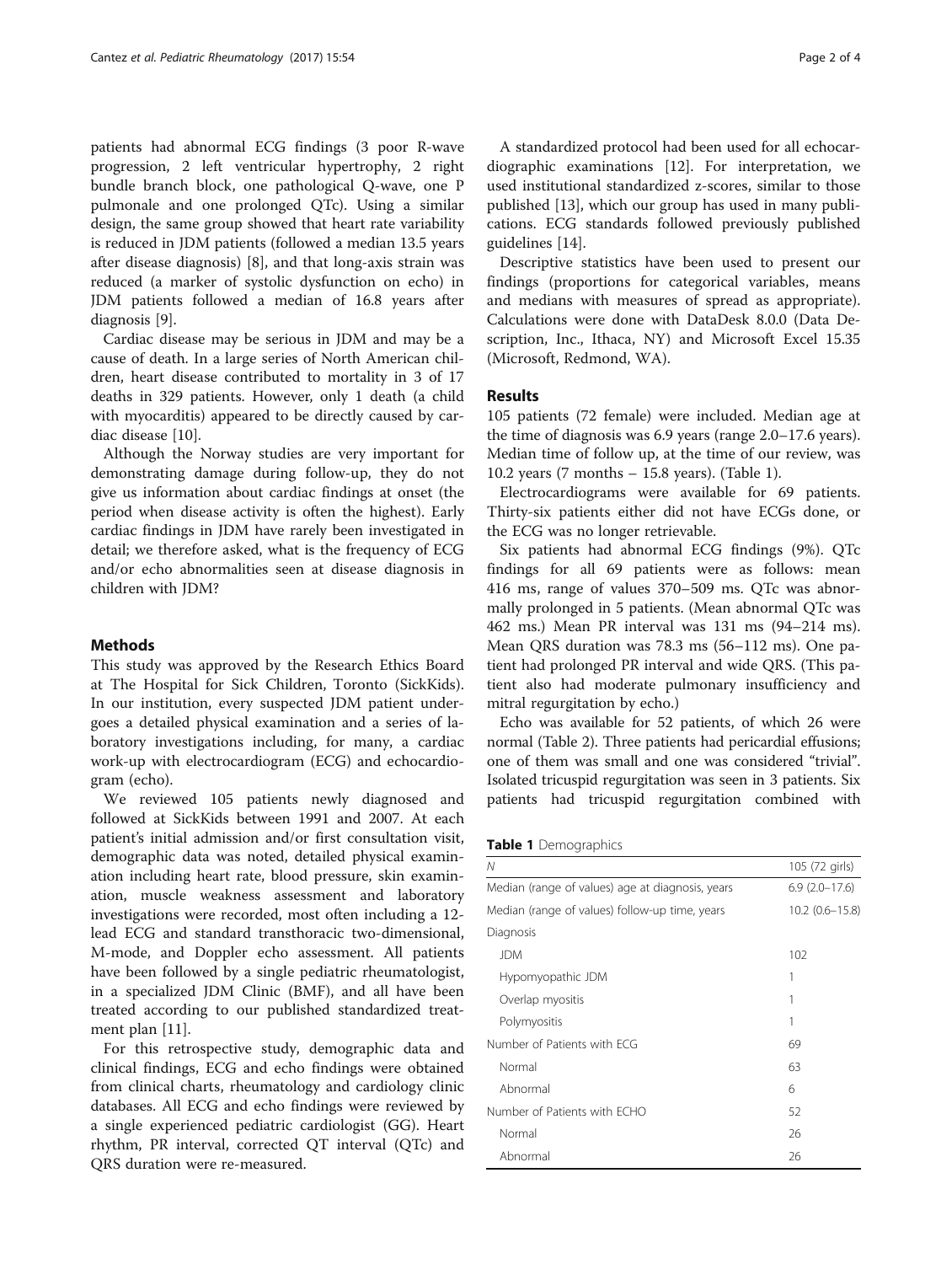<span id="page-2-0"></span>Table 2 ECG and ECHO Abnormalities

| Abnormality               | Number       | Percent |  |  |
|---------------------------|--------------|---------|--|--|
| ECG                       |              |         |  |  |
| Normal                    | 63           | 91.3    |  |  |
| Prolonged QTc             | 5            | 7.2     |  |  |
| Prolonged PR + wide QRS   | 1            | 1.4     |  |  |
| <b>ECHO</b>               |              |         |  |  |
| Normal                    | 26           | 50.0    |  |  |
| THLAA                     | 1            | 1.9     |  |  |
| PER EFF                   | 3            | 5.8     |  |  |
| $TR + PI$                 | 6            | 11.5    |  |  |
| $TR + PI + MR$            | $\mathbf{1}$ | 1.9     |  |  |
| <b>TR</b>                 | 3            | 5.8     |  |  |
| <b>ASD</b>                | 1            | 1.9     |  |  |
| VSD                       | 1            | 1.9     |  |  |
| $Al + Pl$                 | 1            | 1.9     |  |  |
| $PDA + DIL LA + LV$       | 1            | 1.9     |  |  |
| P                         | 3            | 5.8     |  |  |
| $MVP + MR + PI$           | 1            | 1.9     |  |  |
| ↑RVED dimension           | 1            | 1.9     |  |  |
| $\uparrow$ IVRT + TR + PI | 1            | 1.9     |  |  |
| $PI + MR$                 | 1            | 1.9     |  |  |
| J PV D wave vel.          | 1            | 1.9     |  |  |
|                           |              |         |  |  |

pulmonary insufficiency. One patient had both aortic and pulmonary insufficiency. Isolated pulmonary insufficiency was seen in 3, all considered trivial. One patient had mitral valve prolapse and mild mitral regurgitation and pulmonary insufficiency. Mitral regurgitation with pulmonary insufficiency was seen in one patient. One patient was found to have increased right ventricular end diastolic dimension. Another patient had decreased pulmonary vein D-wave velocity. Four patients had conditions that are almost certainly incidentally identified congenital abnormalities, and therefore unrelated

to JDM: patent ductus arteriosus (PDA) with dilated left atrium and left ventricle, tubular hypoplasia of left aortic arch (THLAA), atrial septal defect, and ventricular septal defect. Ventricular function (left ventricular ejection fraction) was normal in all.

The cardiac findings are listed along with the clinical features of JDM at diagnosis in Table 3.

## Discussion

Our results suggest that many JDM patients have abnormal ECG and echo results at first presentation. Some of the findings, though, were mild and unlikely to be related to the underlying disease; for example, mild tricuspid regurgitation and/or pulmonary insufficiency are common and not necessarily abnormal. Although none of our patients presented with clinically serious cardiac dysfunction, and many of our patients had findings commonly seen in children without JDM, we believe that the high incidence of abnormalities is a reasonable justification for a cardiac work-up at disease onset. This, coupled with the reported accumulation over time of cardiac damage, suggests to us that careful cardiac monitoring over the disease course should be carried out in JDM patients [\[6](#page-3-0), [7](#page-3-0), [9](#page-3-0)].

We found more abnormalities at the outset of disease than other authors have seen over the course of the illness.<sup>3</sup> This is likely because we used laboratory examinations to determine cardiac abnormalities; none of our patients were symptomatic, and none developed clinically meaningful cardiac disease during follow-up (although few had detailed laboratory examinations repeated over time as most were both asymptomatic and had normal heart rates and normal blood pressures for the duration of follow-up).

Our study should be interpreted in the light of possible limitations. Because our cohort goes back to the early 1990s, we have been unable to find some ECG and echo data; some patients did not have these investigations and others went missing. The implications of these

Table 3 JDM measures sorted by cardiac abnormality

|      |                            | Manual Muscle<br>Testing (/10) <sup>a</sup> [15] |        |                |               | Heliotrope rash |     |                | Gottron's sign/papules |     |          | Other skin rash    |       |          | Nail fold capillaries |              |            |      |
|------|----------------------------|--------------------------------------------------|--------|----------------|---------------|-----------------|-----|----------------|------------------------|-----|----------|--------------------|-------|----------|-----------------------|--------------|------------|------|
|      |                            | n.                                               | median | <b>IQR</b>     | min           | max             | n   | Abnormal       | %                      | n   | Abnormal | %                  | n     | Abnormal | %                     | $\mathsf{n}$ | Abnormal % |      |
| ECHO | All $(n = 105)$            | 98 8                                             |        | $\mathcal{P}$  | $\Omega$      | 10 <sup>2</sup> | 105 | -69            | 65.7                   | 104 | - 79     | 76.0               | 98    | - 76     | 77.6 97               |              | -82        | 84.5 |
|      | Abnormal ( $n = 26$ )      | 26 8                                             |        | $3.75 \quad 0$ |               | 10 <sup>°</sup> | 26  | 19             | 73.1                   | -26 | 21       | 80.8               | 25    | - 19     | 76.0                  | 24 21        |            | 87.5 |
|      | Normal $(n = 26)$          | 26 8                                             |        | $2.5 \quad 2$  |               | 10 <sup>1</sup> | 26  | -18            | 69.2 25                |     | -18      | 72.0               | 26 21 |          | 80.8 25 23            |              |            | 92.0 |
|      | Not done ( $n = 53$ ) 46 8 |                                                  |        |                | $\mathcal{P}$ | 10 <sup>2</sup> | 53  | -32            | 60.4 53                |     | 40       | 75.5               | 47    | -36      | 76.6 48               |              | -38        | 79.2 |
| ECG  | All $(n = 105)$            | 98 8                                             |        | $\mathcal{P}$  | $\Omega$      | 10 <sup>°</sup> | 105 | -69            | 65.7                   | 104 | - 79     | 76.0               | 98    | -76      | 77.6 97               |              | -82        | 84.5 |
|      | Normal $(n = 63)$          | 60 8                                             |        | 2.25           | $\bigcirc$    | 10 <sup>°</sup> | 63  | -45            | 71.4 62                |     | 49       | 79.0               | 62 51 |          | 82.3                  | 61           | - 55       | 90.2 |
|      | Abnormal $(n = 6)$         | 6                                                | -8     | 1.5            | 5             | 10 <sup>°</sup> | 6   | $\overline{4}$ | 66.7 6                 |     | 6        | 100.0 <sub>6</sub> |       | 5        | $83.3\quad6$          |              | - 5        | 83.3 |
|      | Not done $(n = 36)$ 32 8   |                                                  |        | 1.25           | -2            | 10              | 36  | 20             | 55.6                   | 36  | 24       | 66.7               | 30    | - 20     | 66.7                  | 30           | - 22       | 73.3 |

<sup>a</sup>As determined by the weakest muscle group at presentation using the 10-point Kendall scale